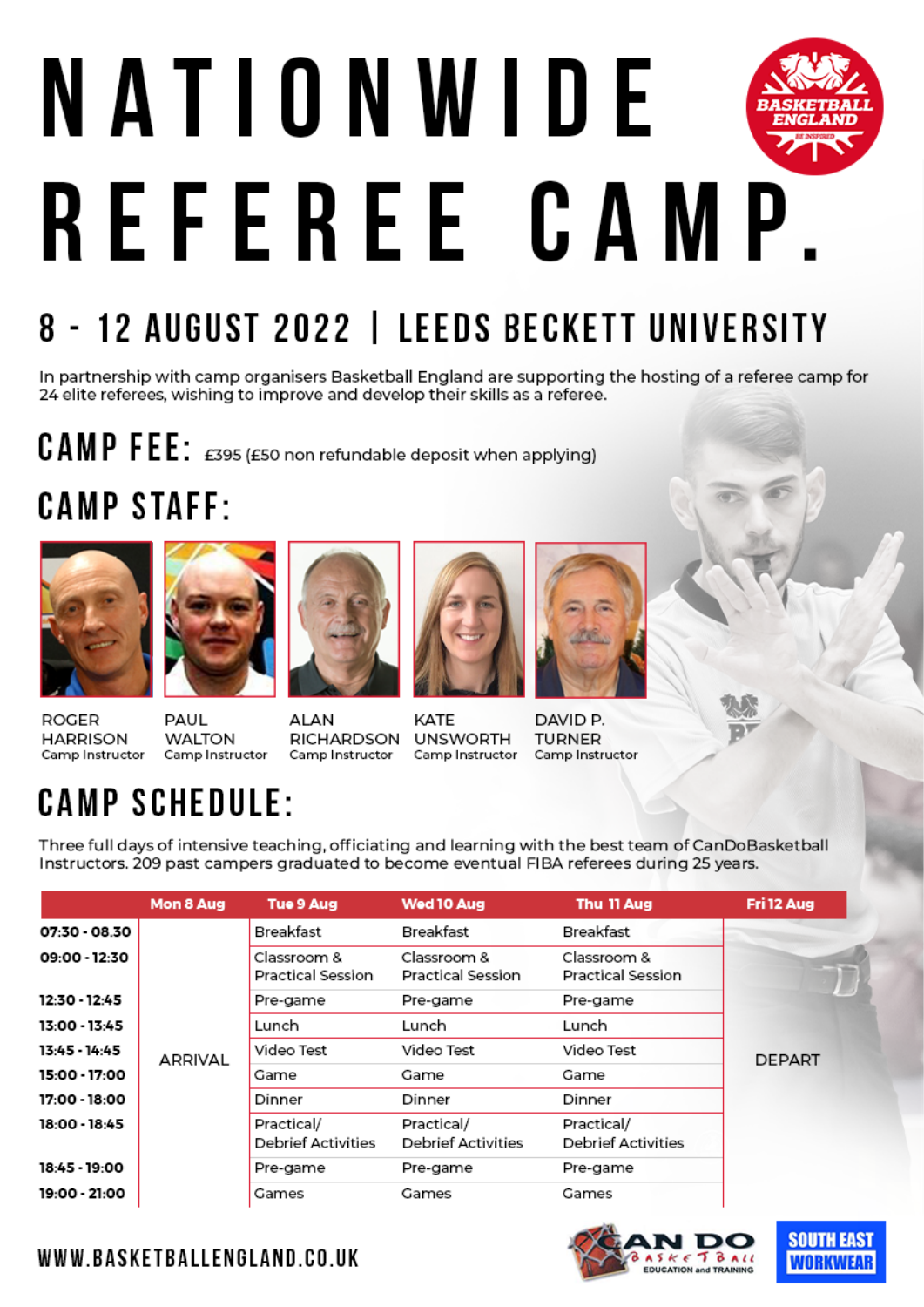#### **CAMP fee includes:**

- Full board accommodation including meals.
- Transfers from Leeds Railway Station and Leeds Bradford Airport if required.
- Camp Polo & Camp note book
- 16GB USB stick for game clips and camp manual.
- Classroom education from leading instructors.
- On court education from leading instructors.

#### **Camp Overview:**

- Current Level 2 seeking Level 3 Referee Award and current Level 3 needing 3PO experience.
- 3PO training in preparation for 2022/23 season.
- Help you to improve and become a better referee.
- Ensure that your individual officiating and standards, match the requirements for National/International officiating and standards. Develop the necessary tools for high level officiating.
- Ensure your understanding of the teamwork that is required.
- Learn new elements of communication and game management.
- Provide an exit report on your strengths and areas to develop.

#### **Camp Philosophy - Upgrade your officiating & image**

- This Camp is an opportunity for individual training over 4 days. Take your opportunity, don't waste it!
- BE's goal is to improve our 3PO officiating and for this reason we have different educational materials and resources.
- We will be launching new programmes in the 2022 -2023 season and this Camp is part of the Initiatives detailed in Basketball Engands Officiating Game Plan.
- In this Camp we will offer new strategies and advice to improve the quality of your officiating, through observation and feedback.

#### **Referee Instructors will observe and analyse the following aspects of your officiating:**

- Behaviour.
- Individual Image vs National / International Image.
- 3PO Mechanics.
- Criteria.
- Strengths & Weaknesses.
- Areas to improve and to continue to work on.
- The Camp is to observe, train and improve via coaching, not only to evaluate you.